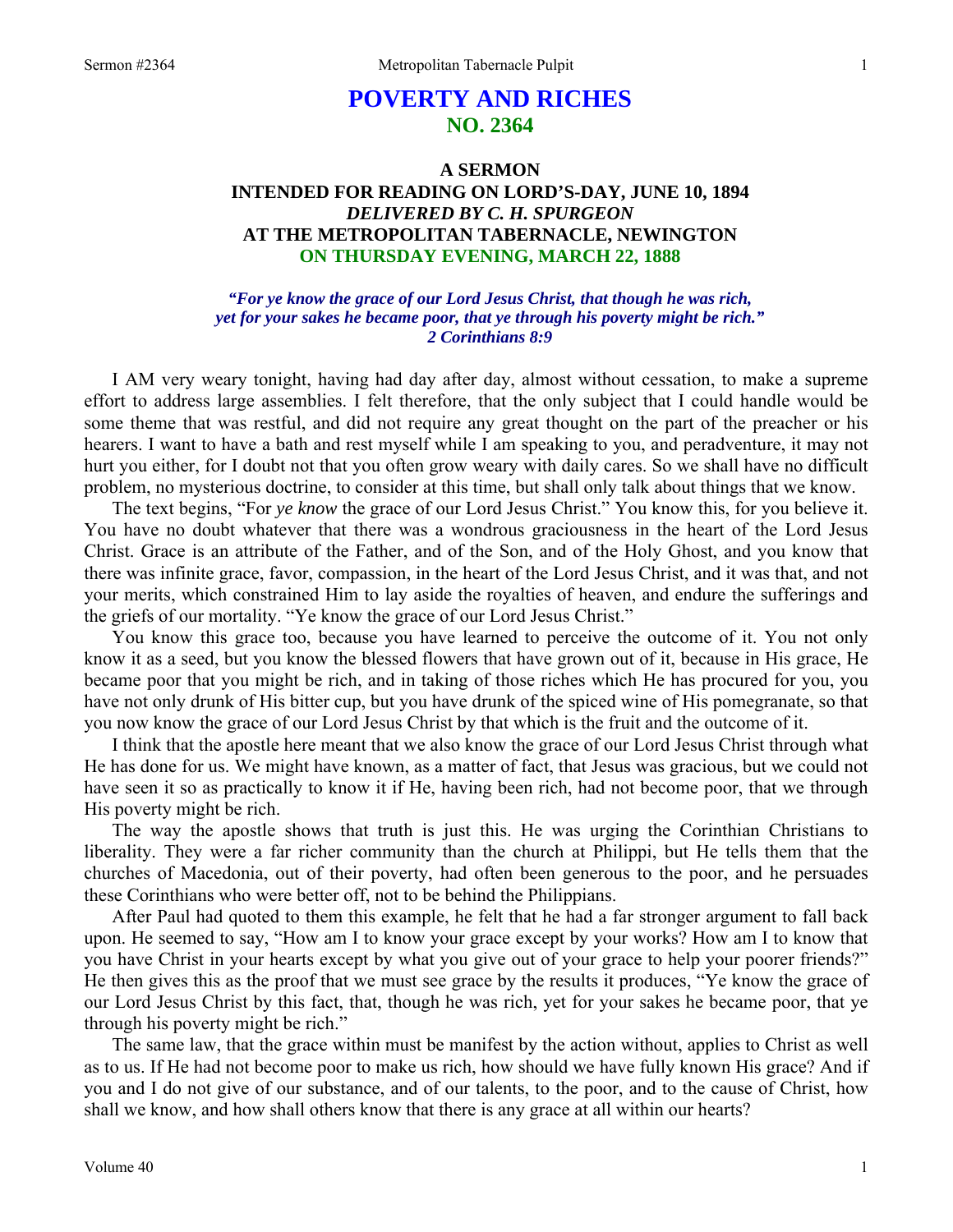Beloved, as I have said before, I may say to you again, ye know the grace of our Lord Jesus Christ because you have not only heard it, but you have seen it, you have tasted and handled the grace of our Lord Jesus Christ. Your hope of heaven lies in that grace, your daily comfort lies there. If Christ were not gracious, you would be graceless. If you did not know His grace, you would have no grace of your own, for certain, for it is from Him, as from an ever-flowing fountain, that all the streams of grace come to you. Happy men and happy women if, as I read this text, "Ye know the grace of our Lord Jesus Christ," you can each one say, "Yes, I do know it, glory be to God!"

There are two things for me to talk about tonight, they are both very simple, and lie on the surface of the text. The first is *the poverty of our Lord Jesus Christ,* and the second is *the riches of His saints.* 

**I.** First, let us think of THE POVERTY OF OUR LORD JESUS CHRIST, "Though he was rich, yet for your sakes he became poor."

This poverty was voluntarily undertaken for our sakes. There was no need that Christ should be poor except for our sakes. Some persons are born poor, and it seems as if with all their struggles, they could never rise out of poverty, but of our Lord Jesus Christ it can truly be said, "He was rich."

Shall I take you back in thought to the glories of the eternity when as very God of very God, He dwelt in the bosom of the Father? He was so rich that all He possessed was as nothing to Him. He was not dependent upon any of the angels He had created, nor did He rely for glory upon any of the works of His hands. Truly, heaven was His abode, but He could have made ten thousand heavens if He had willed to do so. All the greatest wonders He had ever made were but specimens of what He could make.

He had all possibility of inconceivable and immeasurable wealth within His power, yet He laid aside all that, denied Himself the power to enrich Himself, and came down to earth that He might help us. His poverty was all voluntary, there was a necessity laid upon Him, but the sole necessity was His own love. There was no need, as far as He was concerned, that He should ever be poor, the only need was because we were in need, and He loved us so that He would rescue us from poverty, and make us eternally rich.

Our Lord's was also very emphatic poverty. I believe that it is quite true that no one knows the pinch of poverty like a person who has once been rich. It is your fallen emperor who has to beg his bread, who knows what beggary is. It is the man who once possessed broad acres who at last has to hire his lodging in a miserable garret, who knows what poverty is. So was it with the Savior, He was emphatically rich.

You cannot press into the word "rich" all that Jesus was, you have to feel that it is a very poor word, even though it be rich, with which to describe His heavenly condition. He was emphatically rich, and so when He descended into poverty, it was poverty with an emphasis laid upon it, the contrast was so great.

The difference between the richest and the poorest man is just nothing compared with the difference between Christ in the glory of His Godhead and Christ in His humiliation, the stoop was altogether immeasurable. You cannot describe His riches, and you cannot describe His poverty. You have never had any idea of how high He was as God, and you can never imagine how low He stooped when He cried, "My God, my God, why hast thou forsaken me?"

His poverty then, was voluntarily undertaken and it was emphasized by its contrast to the riches He had before. Now let us try to examine some of the details of this poverty.

First, this poverty of Christ was seen *in His condition*. It was great poverty to Him to be a man. Humanity is a poor thing when you set it in comparison with the Deity. What a narrow space does man fill, but God is infinite. What little can man do, yet God is omnipotent. How little does man know, and God is omniscient. How confined is man to a single spot, and God is omnipresent. I say not that Jesus ever ceased to be God, but we do remember that He became man, and in becoming man, He became poor in comparison with His condition as God. But then, as man, He was also a poor man.

He might have been born in marble halls, swaying the scepter of universal empire, and from His birth receiving the homage of all mankind. But instead of that, you know, He was reputed to be the carpenter's son, His mother was but a humble Jewish maid, and His birthplace was a stable—poor accommodation for the Prince of the kings of the earth.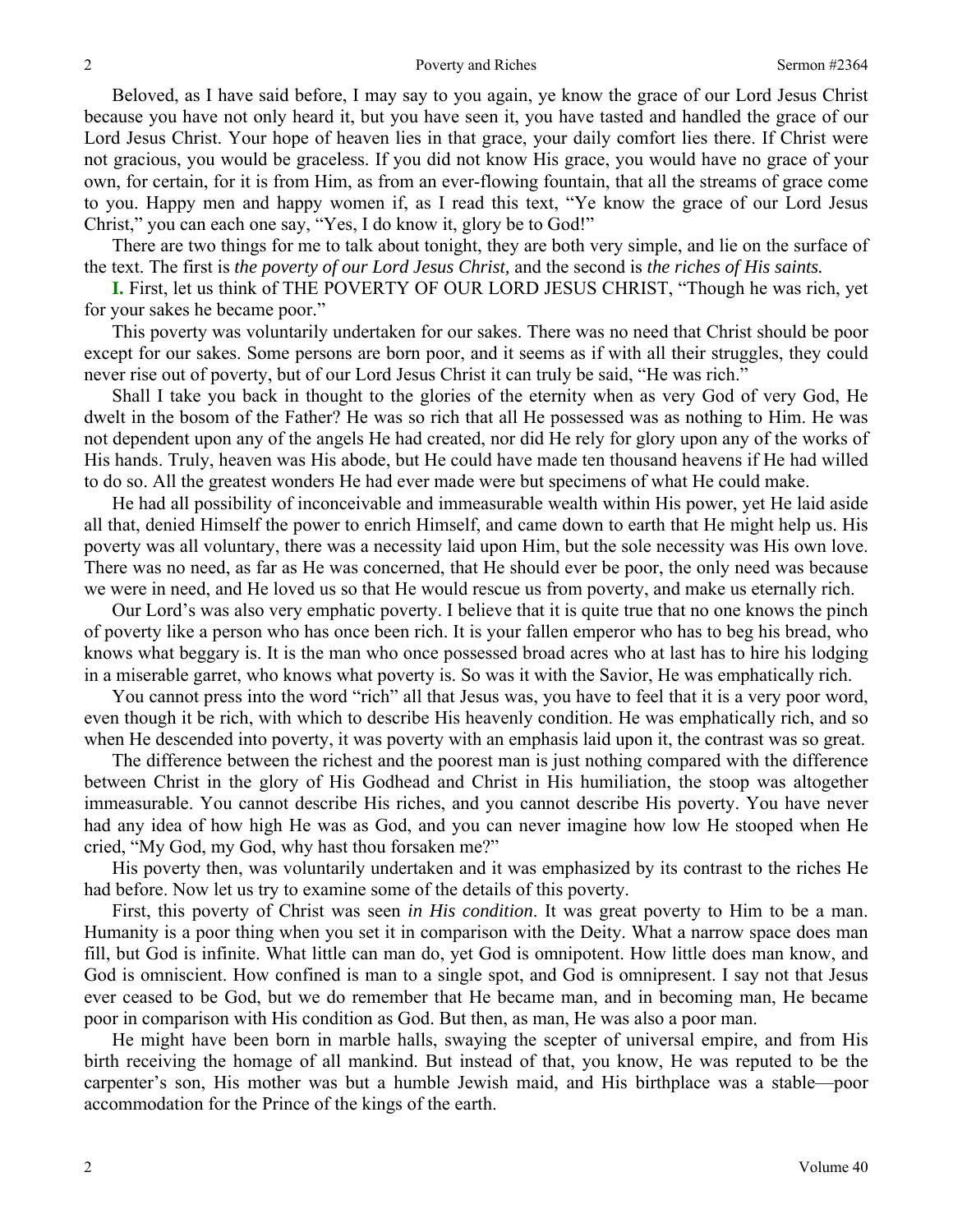His early life was spent in a carpentry shop, and afterwards His companions were mostly poor fishermen. You do not find Him consorting with the senators and philosophers and great ones of the earth, but He goes from one lowly home to another, and for His maintenance He is dependent upon the alms of His followers. Certain women ministered unto Him of their substance. He was all His life familiar with poverty, so that He could say, "The foxes have holes, and the birds of the air have nests; but the Son of man hath not where to lay his head."

You remember that passage which is broken up by our translators so as to make a chapter begin where there should be no division, "Every man went unto his own house. Jesus went unto the mount of Olives," for He had not a house, His only home was among the olive trees where He pleaded with His God.

Then remember that Christ, while He was here, was a servant, He was the servant of the Father. Though He counted it not robbery to be equal with God, yet He took upon Himself the form of a servant. He has been well called by the Latins, *"Servus servorum,"* the Servant of servants, and you see Him in that character when He rises from supper, lays aside His garments, takes a towel, and girds Himself, and pouring water into a basin, begins to wash His disciples' feet. Well did He say, "I am among you as he that serveth." He before whom the brightest seraph veils his face, and lies low in humble adoration, yet washes His disciples' feet. You can understand then, how in His condition He is numbered among the poor.

Perhaps the poverty of Christ is seen more clearly as to His condition, in His association, not only with poor disciples, but with the despised of mankind. The Pharisees truly said, "This man receiveth sinners, and eateth with them." This was the occasion when Luke wrote, "Then drew near unto him all the publicans and sinners for to hear him." He made Himself their companion for their good, for He had come to seek and to save that which was lost.

He condescended to be amongst the very lowest, nay, He did not sometimes stoop to them, but He seemed to be ever in their midst, always raking in the mire to find the jewels that had been lost there. So, beloved, you will see that as a man, a poor man, a servant, and associating with the very lowest of men for their good, Christ had become indeed poor in His condition.

The second point of His poverty was *in His reputation.* All glory belonged to Christ, the praises of all the heavenly host were gladly given to Him, but He made Himself of no reputation. Often, while He was here, men treated Him with all the scorn and contempt that they could possibly display. Let me quote these words slowly, "Then did they spit in his face." They blindfolded Him, they buffeted Him, they smote Him with the palms of their hands, saying, "Prophesy unto us, thou Christ, Who is he that smote thee?"

They called Him, "a man gluttonous, and a winebibber, a friend of publicans and sinners." They took His reputation from Him, some even went so far as to say that He wrought His miracles through Beelzebub, the prince of the devils. It was not possible that they could degrade Him lower than they did, their scorn went to the very uttermost against this blessed and adorable Son of God.

Even those who were reputed to be good men, at times thought little of Him. His mother and His brethren tried to entrap Him because they evidently judged that He was insane, and in the time of His direst need all His disciples fled from Him and left Him alone. In His greatest extremity no man did Him homage, but everyone had an ill word for Him. In this respect He was poor, that He made Himself of no reputation.

I do not know whether any of you ever had to do what has fallen to the lot of some few, after standing in good repute among your brethren, deliberately, knowing what you did, to do that which subject you to misrepresentation, and scandal, and scorn, and to do it for the Lord's sake, and to suffer all the consequences without wincing. I can tell you that it is a poverty indeed to a tender spirit to be bereft of the respect which one has long enjoyed, yet the Savior, out of love of us, stripped Himself of every single vestment of honor that He had a right to wear, and He became despised and rejected of men, a man of sorrows, and acquainted with grief. This was a part of His poverty, poverty of reputation.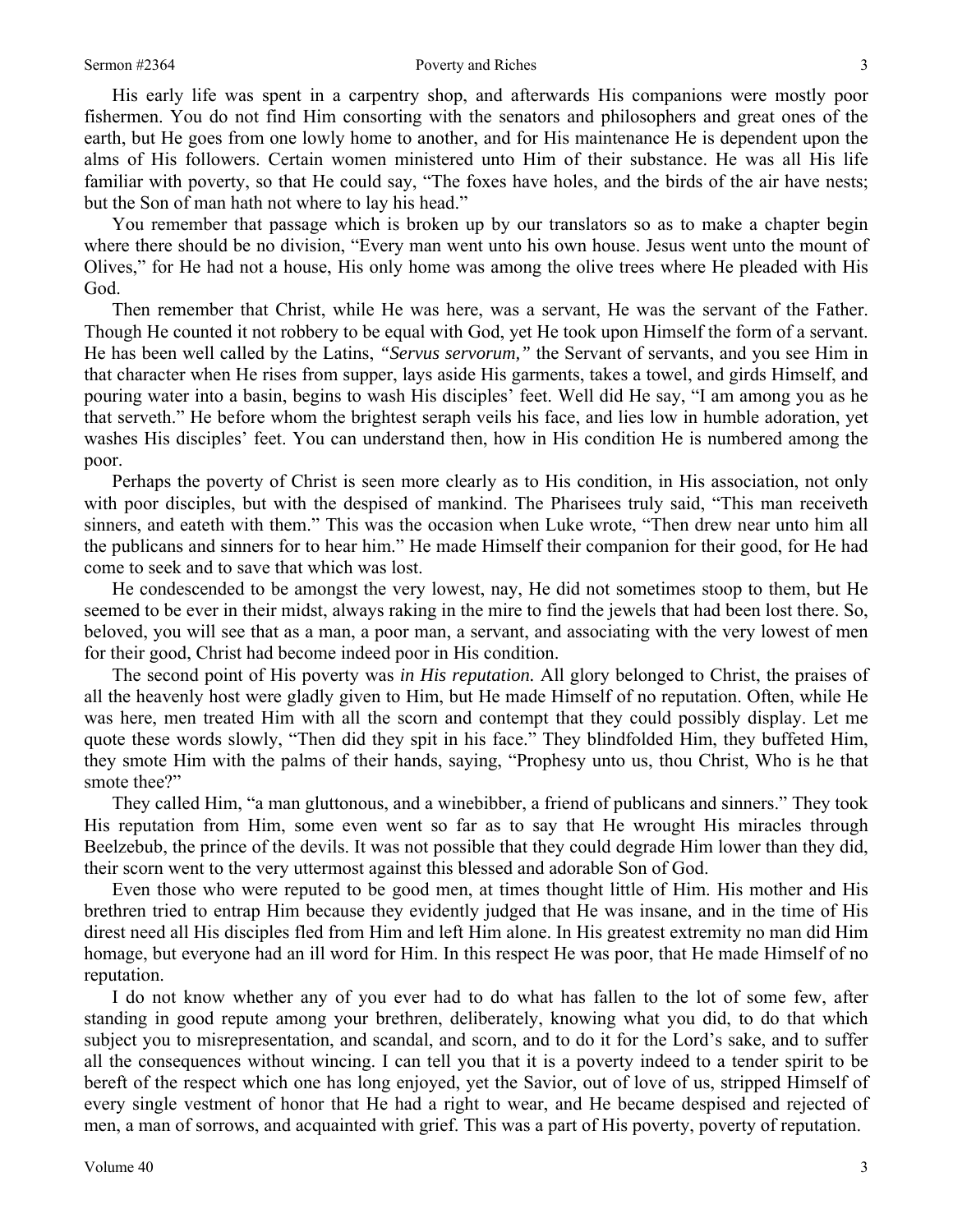Then thirdly, there was a poverty *in operation,* for the Lord Jesus Christ in His own natural estate was able to do anything that He pleased, there was nothing which He wished to do which He could not do. Did He but judge it right to create or to destroy, all was in His power, but when He came to this earth, for our sakes He became poor. It was necessary then for Him to put a restraint upon His own omnipotence. He is an hungred, but it is a temptation of the evil one which suggests to Him that He should turn stones into bread. He is thirsty, and at a word from Him the water would have leaped from the well, but He has to beg of a woman of Samaria and say to her, "Give me to drink."

He never works a miracle on His own behalf. He makes Himself as poor as to His operations, as unable to help Himself, as the most incapable among us, and this, mark you, by a continued determination of His will that He would remain poor, for had He so determined, He could with but a wish, have summoned legions of angels to come from heaven to His assistance. How can I sufficiently admire this voluntary poverty of operation? Our Lord Jesus Christ will restrict Himself to loss, and suffering, and even to death, when naturally He possesses the power to deliver Himself from all these trials.

The next kind of poverty that I see in Christ is poverty *in communion.* If a man were never so poor, yet if he could always associate with persons of education and refinement, supposing him to be a man of that kind, poverty would be a small matter. "We cultivate," said the Edinburgh students, "we cultivate literature upon a little oatmeal porridge," and nobody seems to pity them. Nobody needs to pity them, they are quite willing to take the porridge if they can get the literature. If they can associate with men of thought and men of standing, they have a feast of reason, and have a flow of soul, and they are content with a little oatmeal if that is their only fare.

But our Savior never consorted with anybody who could for a moment be called His equal, He learned from no man. There was one disciple whom Jesus loved, we can all tell why He loved John, because he was the nearest to his Master, but what a long way down it was from Jesus to John! It makes a man feel himself in an awful solitude when he outgrows his fellows. You may pine for such a position, young man, and long to reach the very highest peak of the mountain, but it is cold up there, and bleak, and lonely.

I believe far greater enjoyment is to be had when you are the equal of your fellow men, and can associate with them as such. But as for our Lord and Master, He seems always on the pinnacle of the temple, or the summit of the mountain. I know that in His condescension He never is there, He stoops to the people, but still it is a stoop, and stooping, you know, is back aching work, I mean, it is heart aching work to be always having to stoop, and to have nobody who is your comrade and associate.

Jesus shut Himself off from the grandest company that He might have had, from the senate of the skies, from the assemblies of the perfect, from the multitude of angels. The heavenly beings may come and go casually with errands from on high, but for the most part, Jesus is here to associate with the sinful, His perfect mind to be in constant contact with the ignorant, His trained and cultured and holy spirit to be vexed by the frivolous and the fickle who cannot be depended upon.

What a poverty must the faithful, the just, the true, the wise Savior have felt when even His disciples could not understand Him, and when, as He unveiled some of the deeper truths He had come to reveal, "many of his disciples went back, and walked no more with him." It was a greater poverty still when, in the garden, rising from the agony and bloody sweat, He found the three that were nearest to Him sleeping, and He said to them, "What, could ye not watch with me one hour?" Ah, then was He in the depths of poverty indeed as to the communion of His spirit.

Still, I think that we have not reached the lowest deeps of the Savior's poverty till we come to the fact of His *bearing sin*. A man may be very poor as to worldly goods, and he may be able to bear it. He may have taken another's debts upon himself, and they may press heavily upon him, yet the load may not crush Him, but when he loses his character because of no wrong of his own, but because he wishes to deliver another, and when he has to come into contact with the sin of another and cannot help coming into contact with it, if his mind is pure and innocent, it is an awful poverty to him.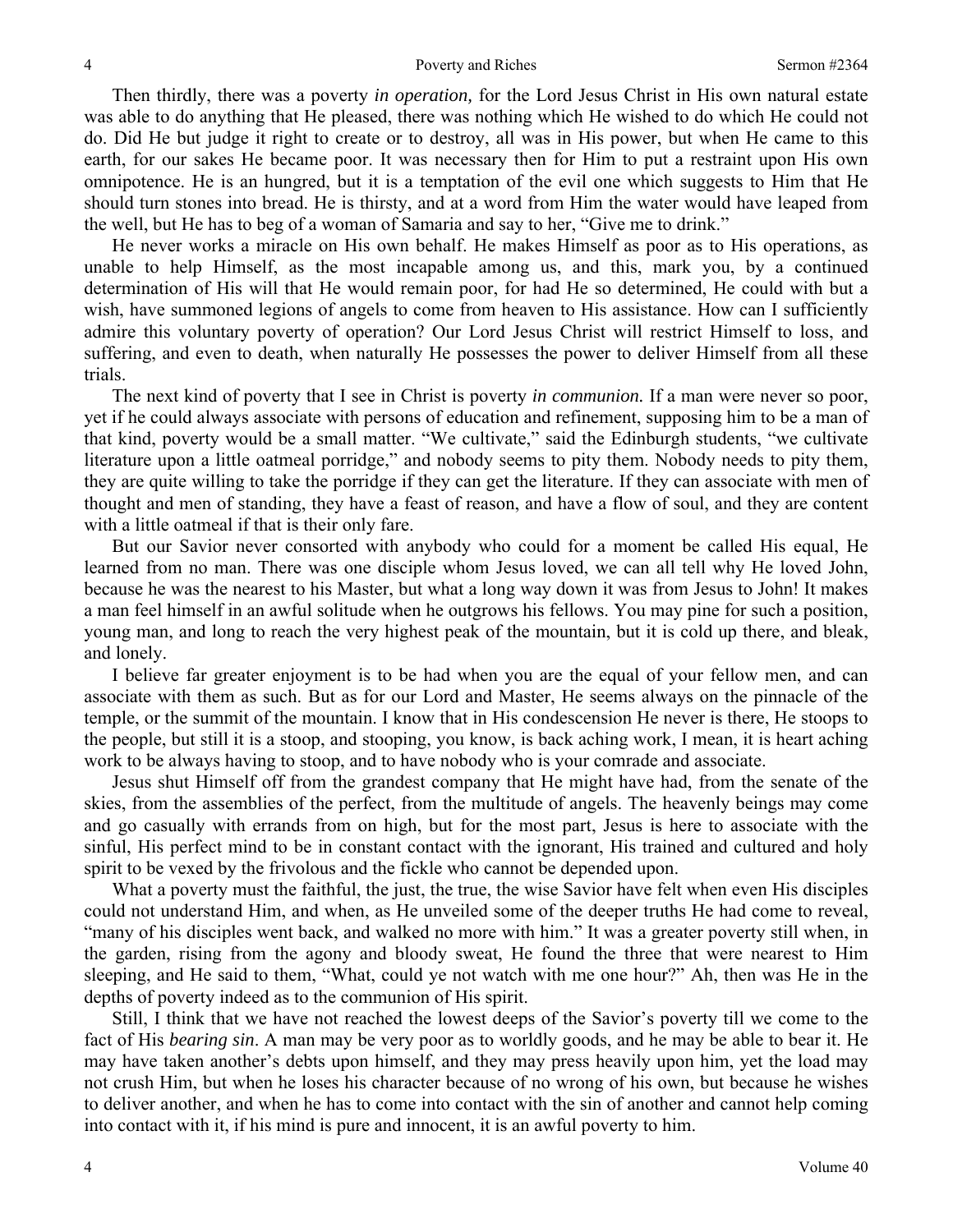#### Sermon #2364 **Poverty and Riches** 5

Brethren, it is the greatest miracle I ever heard of that the Lamb of God should bear the sin of men at all, and should so bear sin as to take it away, because remember there was in Christ no taint of sin of any kind. There was no inclination to sin in Him, and yet (hear these inspired words), "He hath made him to be sin for us, who knew no sin." Of course, the Savior never could be sinful, and we will use no words that might even suggest such a thought, we would with indignation repudiate such an idea, but yet He did occupy the sinner's place, He did endure the sinner's curse, "As it is written, Cursed is every one that hangeth on a tree."

Nay, I will even dare to say that before the Lord God, He stood as the one sinner, though He was no sinner, but the Lord made to meet on Him the iniquity of us all. Jesus stood to answer the summons of the law, and to appear there as the Substitute for His people, "the just for the unjust," but still, to appear there for the unjust, "who his own self bare our sins in his own body on the tree." Let me give you those words again, "who his own self bare our sins in his own body on the tree."

For Him who was "God over all, blessed for ever," for Him without whom was not anything made that was made, for Him to whom the cherubim and seraphim continually do cry, "Holy, holy, holy," this must be abject poverty indeed, that though He was rich in holiness, for our sakes He became poor in bearing our sin.

The end of His poverty, and the climax of it, was when *at last He died.* We have perhaps never realized the wonder that He "who only hath immortality" did actually die. His spirit departed, He gave up the ghost, the ghost who had been a guest within His body, He gave up that guest, and His body was tenantless, an empty house.

What a sight is that (I wonder not that great painters have tried to depict it), the taking of Christ down from the cross, the wrapping of His mangled body in the fair white linen and the precious spices! Can this really be the Son of God, the Redeemer of men? Do they wrap Him up in a winding sheet, and do the holy men and women actually bear Him to a tomb? Yes, and to a borrowed tomb, for as He had lain in a borrowed cradle, He now sleeps in a borrowed sepulcher. They put Him there, for He is dead, His eyes are as firmly closed as those of any other dead man, and His hands are as cold and motionless, for Christ's was no fancied death.

The Lord of life and glory did actually die, and there in Joseph's tomb, was He buried, and thence He rose the third day. As the earth quakes, and the angel rolls away the stone from the sepulcher, say to yourselves, "You know now the grace of our Lord Jesus Christ, who, though He was rich, yet for our sakes became poor," so poor that He actually lay awhile dead in Joseph's tomb.

There I leave this first point, may God the Holy Spirit help us to understand the poverty of our Lord Jesus Christ!

**II.** But now, dear friends, very rapidly, but yet I trust deliberately, I want to show you THE RICHES OF BELIEVERS.

They are exactly parallel with the poverty of Christ. Our Lord Jesus Christ did not come into the world to become poor with regard to money, or that you and I might become rich in worldly wealth, for many of the best of His people are as poor as poverty still so far as this paltry pelf is concerned, but He came to give us true riches as He came to endure true poverty.

I have brought before your notice a poverty that did not lie so much in the scantiness of His apparel, or in the hardness of His fare, as in other matters. So the riches which Christ gives do not lie in our being clothed in scarlet and fine linen and faring sumptuously every day, but they are similar in character to the marks of our Lord's poverty.

First then, He made His people rich *in condition*. Brethren and sisters, we are servants, as Christ was, but that which was a lowering to Him is a lifting up for us. To us there is no greater honor than to be called the servants of the Lord Jesus Christ, and to wait upon the servants of God, to be *servus servorum,* is a privilege that any one of us might covet. To wash the disciples' feet is an honor to us now, and we feel it to be so. If the servant is permitted to be as his Master, it is a great exaltation for him.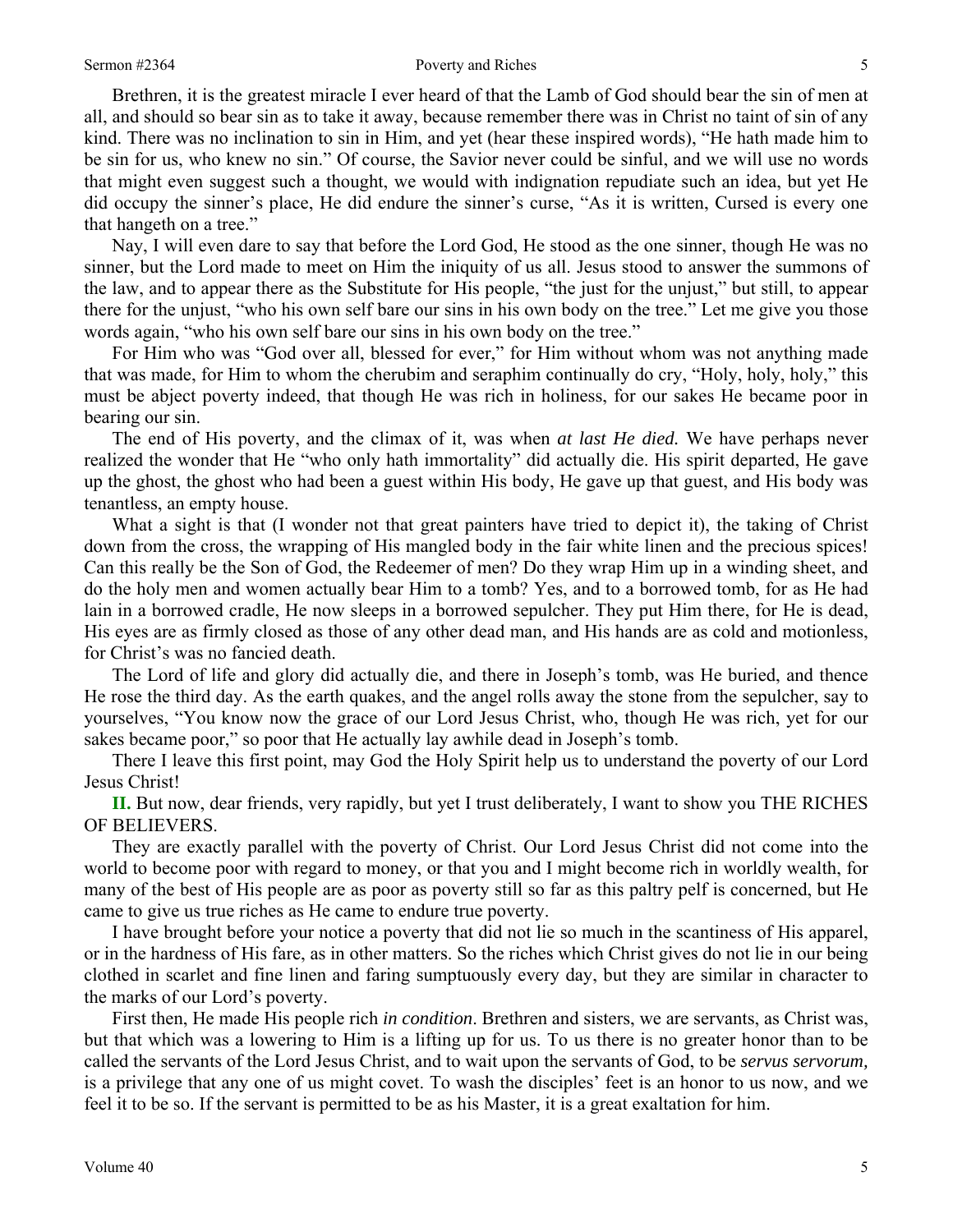By Christ's poverty, we are made rich in our condition, so that today we are the sons of God, today we have access to the mercy seat, today God hearkens to the voice of a man, today Jesus has made us kings and priests unto God, and we shall reign forever and ever. The condition of the believing man is a highly exalted one in proportion as the condition of Christ was one of humiliation and poverty.

So is it with regard to the believer *in his reputation*. Oh, brethren, what a reputation Christ has given us now! He has given us the reputation which He threw away, for now we are righteous in His righteousness, we are comely in the comeliness which He puts upon us, we have a name and a place now better than that of sons and daughters. We are not now reckoned among the guilty, but among the godly, we are not numbered among the rebellious strangers, but among the obedient children. Oh, blessed be the name of Jesus, He has clothed us with honor because He clothed Himself with shame!

The same is true as to *our operation*. I showed you how Christ voluntarily narrowed and limited His power, but behold how He has widened our power! There is a text I often look at and admire. Jesus said, "He that believeth on me, the works that I do shall He do also; and greater works than these shall he do, because I go unto my Father." He makes us to have an almost boundless power, we are nothing but poor feeble men, and yet how wonderfully does God use men!

Have you never noticed in Paul's epistles, how he represents the minister of Christ as being both father and mother to a newborn soul? Writing to Philemon, he says, "I beseech thee for my son Onesimus, whom I have begotten in my bonds," and to the Galatians he writes, "My little children, of whom I travail in birth again until Christ be formed in you." Is it not a very wonderful thing that we should be called "workers together with God," our weakness working side by side with omnipotence itself?

My brothers and sisters, perhaps you do not know how greatly Christ has enriched you. Have you ever proved how rich He has made you in the power of prayer? "Open thy mouth wide, and I will fill it." "If ye abide in me, and my words abide in you, ye shall ask what ye will, and it shall be done unto you." We do not make enough use of the great name of Christ, if we did, we should work miracles, I mean not in the material world, but spiritual miracles would be at our beck and call. Our great Lord Jesus, by His poverty of operation, has made us rich in a wondrous power of grace.

I said also that He had become poor *in communion,* and I showed you how narrow was the circle of men with whom He could associate, but He has wonderfully enriched us in communion, so that we have come "to the general assembly and church of the firstborn, who are written in heaven." Behold, He has given us such fellowship with Himself that He says of us who believe, "These are my mother, and my sister, and my brethren." We have fellowship also with God. "Truly our fellowship is with the Father, and with his Son Jesus Christ." What riches He has given us here!

Next, you remember I spoke about Christ's bearing sin as being an awful instance of His poverty, but by His substitution we have *acceptance with God*. See how rich He has made us, for we are "accepted in the Beloved." "Being justified by faith, we have peace with God." That is a wonderful passage in Jeremiah's prophecy, "This is the name wherewith she shall be called, the Lord our righteousness." What, the church itself called "The Lord our righteousness"? Yes, she takes her husband's name, the church has Christ's own title bestowed upon her. Christ became poor indeed as He stood in our stead, but He has fixed us in a large and wealthy place by giving us complete acceptance with the Father through His righteousness.

Then, as I completed the story, I pictured our Lord Jesus as lying in the death sleep of the tomb, but think, O beloved, that He has now, in consequence of that death, given us *eternal life*. His own words are, "He that believeth on me hath everlasting life." "Whosoever liveth and believeth in me shall never die. Believest thou this?" Because Christ died, we live, because He died, we shall never die. The capital sentence has been executed upon our Substitute, and can never be executed again. Punishment cannot be inflicted first on the bleeding Surety, and then on those for whom that Surety stood, therefore we live by His death, and over us the second death can have no power.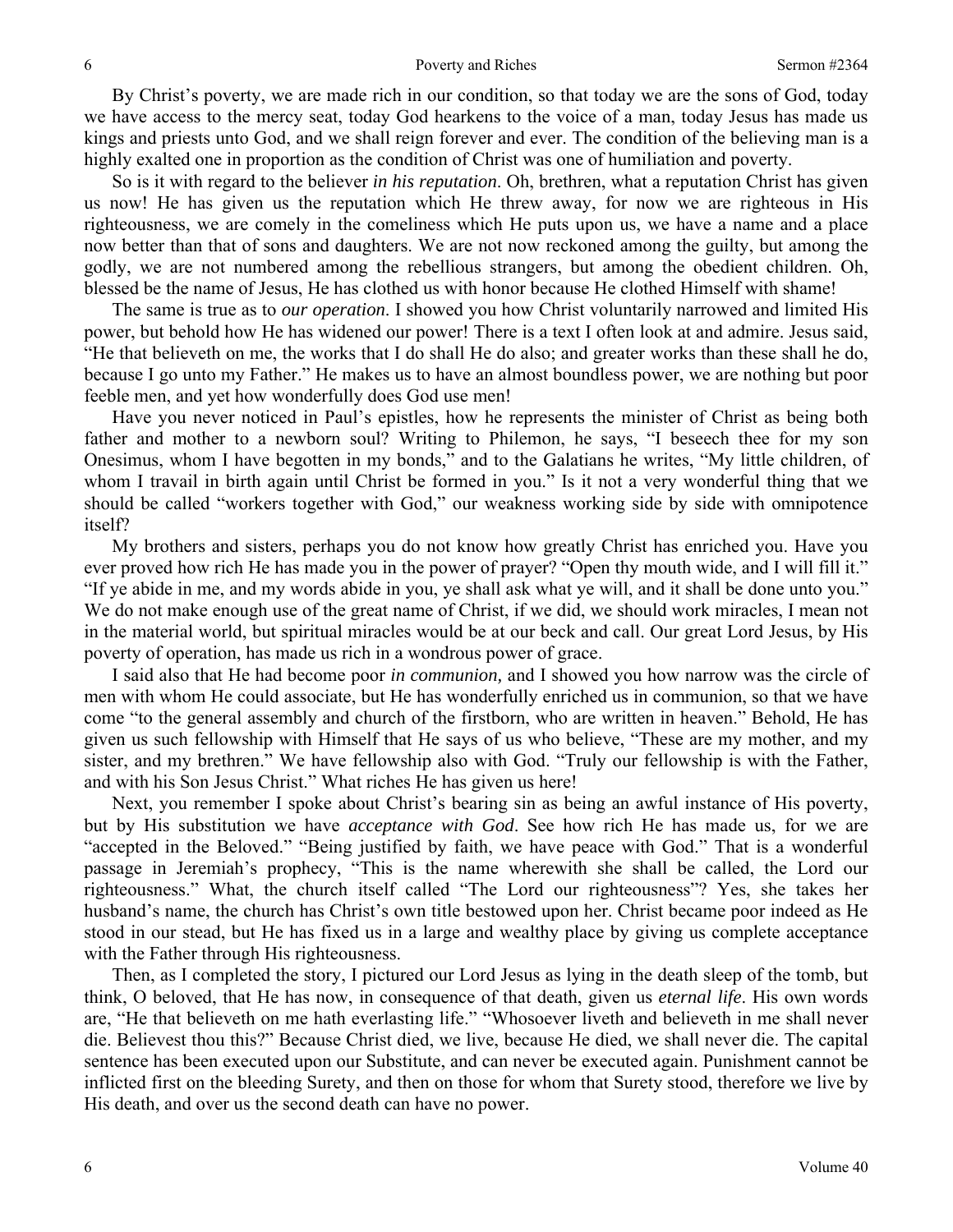Death is not annihilation, no thoughtful person ever fancies that it is. Death is the separation of the soul from the body, death in its highest sense is the separation of the soul from God. We may know the first death, the rending of the soul from the body, but the second death, the separation of the soul from God, that we shall never know, for Jesus knew it on our behalf when He said, "My God, my God, why hast thou forsaken me?"

But now, "Christ being raised from the dead dieth no more; death hath no more dominion over him. For in that he died, he died unto sin once: but in that he liveth, he liveth unto God." Oh, how rich He has made us in the indestructible everlasting life which He has bestowed upon us through His atoning death and His glorious resurrection!

I close with just these two or three remarks which the subject suggests.

First, if such is the result of Christ's poverty, "that ye through his poverty might be rich," what will the result of His riches be? If by His death we live, what must be the outcome of His life? If by His humiliation we are so enriched, what will come of His glory? If by His first coming, when He came as a sin-offering, all this is accomplished, what may not be expected when He shall come a second time without a sin-offering unto salvation? Try and work out that problem if you can.

Here is another. If Christ's poverty is such as I have tried to describe it, what must the riches of His people be? If our riches are proportionate to His poverty, what rich people we are! He was poor as poor can be, and we, if we are believing in Him, are as rich as rich can be. So low as He went, so high do we rise. That is how the scales of the sanctuary act, as He sinks, we go up. Will you try to see how high you must be according to this standard? What riches must belong to you when you judge of them by Christ's poverty!

The next question is, if such be our riches, why do we complain of poverty? There stands a child of God, who does not know whether he has any grace. He is putting his hand into his soul's pocket to see whether he can find a pennyworth of grace. My brother, all things are yours if you are Christ's, for it pleased the Father that in Him should all fullness dwell.

There is many a child of the King, who is entitled to reign like a prince, who continues to live like a miser. He weighs every ounce he eats, he starves himself spiritually nigh unto death. What are you at? Why should not you to whom God has given Christ—that is to say, everything—be glad in the Lord, and rejoice with joy unspeakable, and full of glory?

I close with one more question. If such was His poverty, why should not we also, for His glory, be willing to be poor? If He would throw aside His honor, why should not we throw ours aside? If He gave up His ease, why should not we give up ours? If He was willing to be a servant, why should not we be servants? If He made Himself of no reputation, why should not we do the same?

That is very different from the action of my friend over there who said, "Well, you know, I shall not stand it, I do not think that I should be treated like that, I really feel that I ought to be more respected." Ah, poor soul, if you knew yourself, you would not talk so! Who among us deserves any respect? They call us "Reverend." It makes me sick to think that any mortal man should be considered a "reverend" person. What reverence can be due to us except that every wife is to "see that she reverence her husband"? That is Scriptural, but it is never said that every hearer is to reverence the preacher. Oh, what poor creatures we are at our best!

If God were to permit us to be doormats to the church, it would be too high an honor for us. I have seen a broom sometimes, outside a door where farming men come to brush their boots, it is a grand thing for a man to be just like that. I think that I am getting very near to that honor and glory, so many are scraping their boots against me just now, and I am well content that it should be so if they get some of the mud off, and do not go and spoil God's floor inside.

Let all of us feel that what becomes of us matters nothing at all, let us be willing to die in a ditch so long as Jesus Christ sits on the throne, and His great truth is established in the world. "Ye know the grace of our Lord Jesus Christ, that, though he was rich, yet for your sakes he became poor." Go and imitate Him, and be willing to be nothing at all, if only He may be all in all. God bless you! Amen.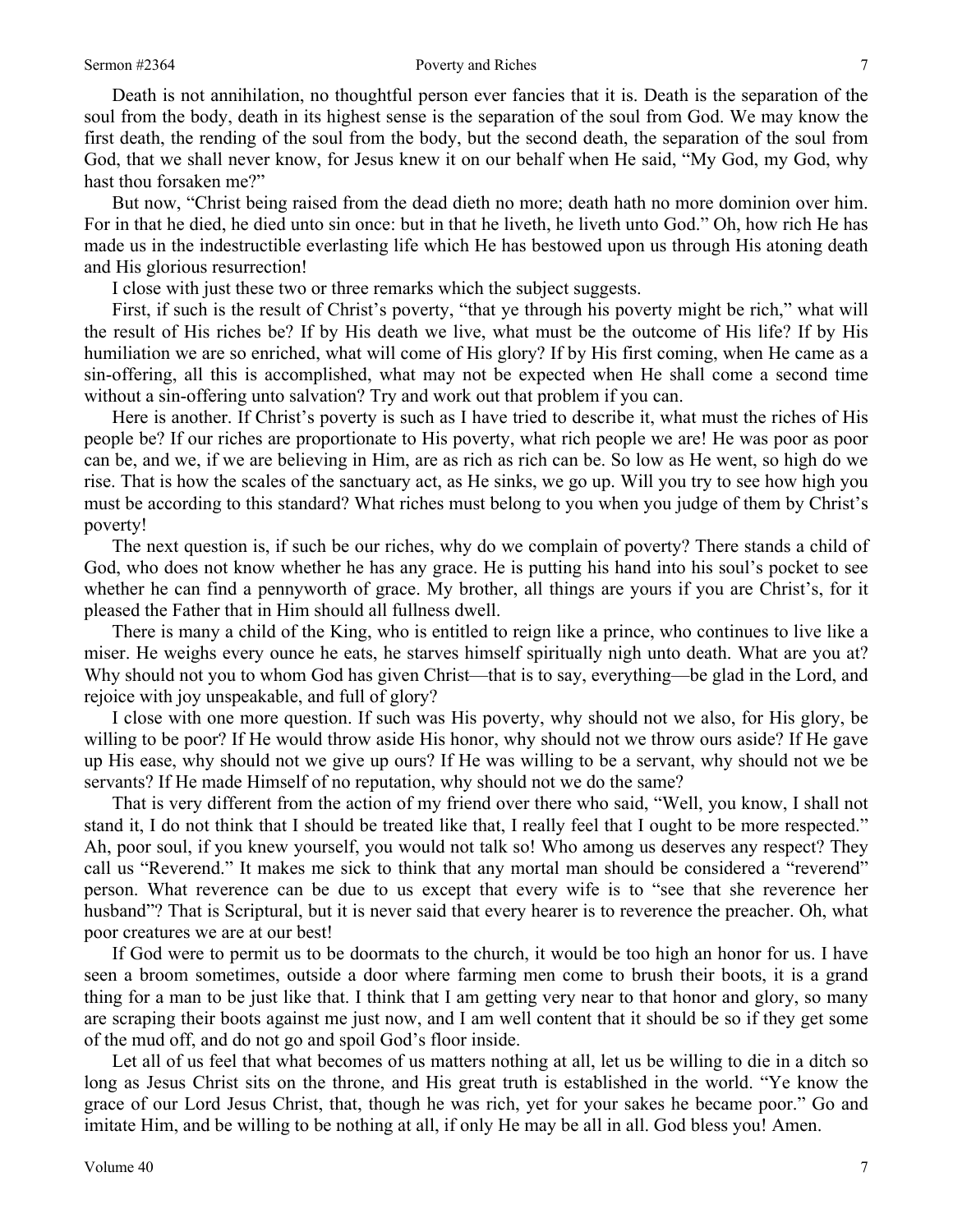#### **EXPOSITION BY C. H. SPURGEON**

#### *Psalm 22:1-21*

This marvelous psalm is a wonderful prophecy, which might seem as if it had been composed after the suffering of our Lord, yet it was written many hundreds of years before His incarnation and death. It is "a Psalm of David," and is dedicated "To the chief Musician upon Aijeleth Shahar," or as the margin renders it, "the hind of the morning." We know who that hunted hind of the morning is, we seem to see him panting, his flanks white with foam, pressed by the dogs, almost torn to pieces by the cruel enemy.

The psalm begins with words that, in all their fullness, belong to nobody else but our Well-beloved.

#### **Verse 1.** *My God, my God, why hast thou forsaken me?*

Every word is emphatic, you may put the stress where you please, upon every single word. *"My* God, my *God."* With two hands He takes hold on God, crying, "My God, my God," "Eloi, Eloi, my Strong One, why hast *Thou* forsaken me?" Or read it, *"Why* hast thou forsaken me?" "Why hast thou *forsaken* me?" "Why hast thou forsaken *me?"* You get a different shade of meaning each time, but each meaning is true.

**1.** *Why art thou so far from helping me, and from the words of my roaring?* 

The Savior's prayers had ceased to be articulate. They had become in His own judgement like the pained crying of a wounded beast. He calls them "my roaring." Oh, what prayers were those of our Lord on the cross! Sometimes we too feel as if we could not pray, we can only sigh, and sob, and groan. Well, if it even came to roaring, we would have a fuller sympathy with Christ, for He could say, "Why art thou so far from helping me, and from the words of my roaring?"

**2-3.** *O my God, I cry in the daytime, but thou hearest not; and in the night season, and am not silent. But thou art holy, O thou that inhabitest the praises of Israel.* 

Jesus will find no fault with God. Even if in His dire extremity God forsakes Him, yet He will not utter even a whisper against Him, "Thou art holy, O Thou that inhabitest the praises of Israel."

**4-6.** *Our fathers trusted in thee: they trusted, and thou didst deliver them. They cried unto thee, and were delivered: they trusted in thee, and were not confounded. But I am a worm, and no man;* 

The allusion here is to a little red worm which, when it is crushed, seems to be all blood and nothing else, and the Savior compares Himself to that little red worm, "and no man."

**6.** *A reproach of men, and despised of the people.* 

They would not let Him be numbered with them, they accounted Him as an offcast and an outcast.

**7-8.** *All they that see me laugh me to scorn: they shoot out the lip, they shake the head, saying, He trusted on the LORD that he would deliver him: let him deliver him, seeing he delighted in him.* 

Will you try to picture the Savior saying all these words as He hangs upon the cross? That is the best commentary upon the psalm. Hanging there, nailed to the cruel wood, in terrible bodily and mental anguish and deserted of God, He soliloquizes after this sad fashion. You will understand it all so well if you have Him in your mind's eye as we are reading.

**9-10.** *But thou art he that took me out of the womb: thou didst make me hope when I was upon my mother's breasts. I was cast upon thee from the womb: thou art my God from my mother's belly.* 

We could not help ourselves then, at the moment of our birth, everything depended upon God, and so it does in the moment of our death. It is well to remember those years of helpless infancy, when we could not feed ourselves. We were taken care of then, when we hung in absolute impotence upon our mother's breast, then surely, if a second childhood should come, if all our powers should fail us, and we should be once more as weak as we were at our birth, He that helped us in the beginning will help us in the end. Thus the Savior comforted Himself as He went on praying—

**11.** *Be not far from me; for trouble is near; for there is none to help.*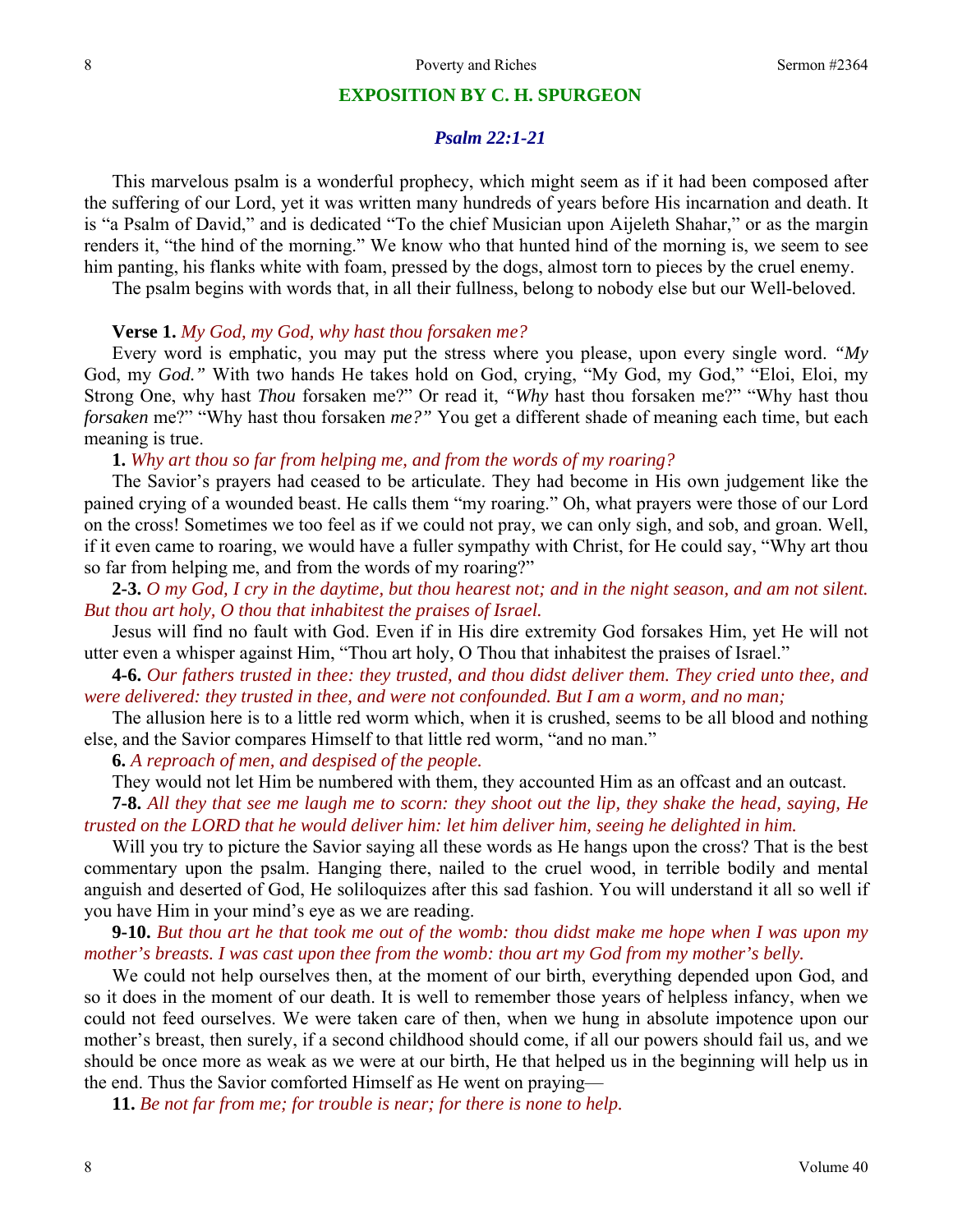Oh, the bitterness of that cry, "None to help"! "They have all gone. The disciples have all fled. Judas has betrayed Me. Peter has denied Me. There is none to help. Be not far from Me."

There stand the Roman soldiers, and the high priest, and the Scribes and Pharisees, and Jesus says—

**12-14.** *Many bulls have compassed me: strong bulls of Bashan have beset me round. They gaped upon me with their mouths, as a ravening and a roaring lion. I am poured out like water, and all my bones are out of joint:* 

They were no doubt dislocated by the dreadful shaking and jarring that our Savior must have suffered when they dashed the cross into the hole dug for it.

**14.** *My heart is like wax; it is melted in the midst of my bowels.* 

When the heart goes, everything goes, when the heart fails, and begins to melt, then it seems as if everything is loosening, and the man is in the anguish of death.

**15.** *My strength is dried up like a potsherd; and my tongue cleaveth to my jaws;* 

Our Lord was parched with the fever brought on by the terrible anguish and strain upon the hands and feet, which are full of nerves and very tender. A slight wound of the thumb has brought on lockjaw, but what the wounds of the Savior's delicate and sensitive body must have been, we cannot possibly tell, "My tongue cleaveth to my jaws."

#### **15.** *And thou hast brought me into the dust of death.*

He felt as if His very frame was all turning to the dust of which the body is made. So complete is the upbreaking of the whole manhood when a strong fever is upon one.

## **16.** *For dogs have compassed me:*

There was the ribald crowd, not this time the bulls of Bashan, the great ones, but the mob, the masses of the common people hooting at Him, "Dogs have compassed me."

**16.** *The assembly of the wicked have inclosed me: they pierced my hands and my feet.* 

Can anybody else be speaking here but Jesus of Nazareth, the Son of David, the King of the Jews? Now is this hind of the morning hunted till the dogs and the hunters have made a circle round Him. "The assembly of the wicked have inclosed me." Here is Christ's crucifixion beyond all doubt, "They pierced my hands and my feet."

#### **17.** *I may tell all my bones:*

He is so emaciated that as He looks down upon His body, He says, "I may tell all my bones."

#### **17.** *They look and stare upon me.*

The delicate modesty of the Savior is shocked. They have stripped Him, and hung Him up, and there they stand and gloat, their cruel eyes upon His matchless body, "They look and stare upon me."

**18.** *They part my garments among them, and cast lots upon my vesture.* 

How accurate is this description even to the least detail! How wondrously was this poet-prophet inspired when he thus drew the portrait of the crucified Christ! "They part my garments among them, and cast lots upon my vesture."

**19-21.** *But be not thou far from me, O LORD: O my strength, haste thee to help me. Deliver my soul from the sword: my darling from the power of the dog. Save me from the lion's mouth: for thou hast heard me from the horns of the unicorns.* 

So far, you see, the psalm describes the sufferings of our Divine Redeemer, and then it changes. The light of the sun has broken out from the midday darkness. God has smiled on Him once more, and the psalm changes its tone altogether as the Savior congratulates Himself upon the result of His passion.

The psalm ends with these memorable words, "It is finished." Our version puts it, "He hath done this." It might just as well be rendered, "It is finished," for the sense is precisely the same, and when Jesus had said this, He bowed His head, and gave up the ghost.

## **HYMNS FROM "OUR OWN HYMN BOOK"—282, 942, 278**